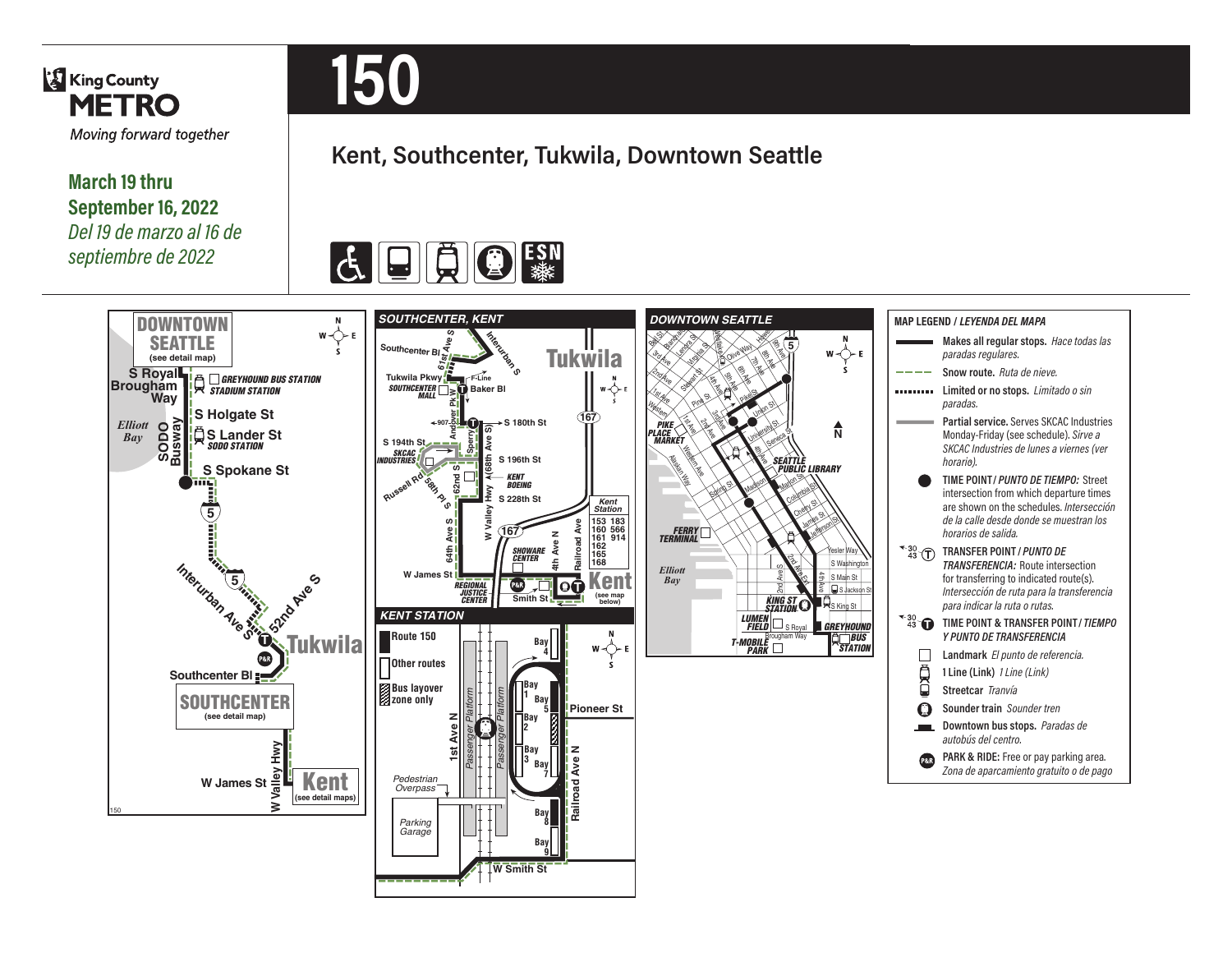## Route 150 Monday thru Friday to Seattle

*Servicio de lunes a viernes a Seattle*

|                              |                              | <b>Southcenter</b>           | <b>Tukwila</b><br>P&R<br><b>SODO</b> |                                                 |                                              | <b>Downtown Seattle</b>                      |  |
|------------------------------|------------------------------|------------------------------|--------------------------------------|-------------------------------------------------|----------------------------------------------|----------------------------------------------|--|
| <b>Kent Station</b>          | S 180th St                   | Tukwila TC                   | Interurban                           | SODO                                            | 4th Ave                                      | Pike St                                      |  |
| Bay 8                        | &<br>Sperry Dr               | Bay 4                        | Ave S &<br>52nd Ave S                | Busway &<br>S Spokane<br>St                     | &<br><b>Union St</b>                         | &<br>9th Ave                                 |  |
| Stop #57458                  | Stop #58088                  | Stop #59316                  | Stop #80710                          | Stop #99252                                     | Stop #691                                    | Stop #11130                                  |  |
| 4:45<br>5:12<br>5:29<br>5:46 | 5:02<br>5:29<br>5:48<br>6:05 | 5:07<br>5:34<br>5:53<br>6:10 | 5:15<br>5:43<br>6:02<br>6:19         | $5:25$ ‡<br>5:54‡<br>6:13‡                      | 5:38‡<br>6:07 <sup>‡</sup><br>6:27‡<br>6:46‡ | 5:40 <sup>‡</sup><br>6:10‡<br>6:30‡<br>6:49‡ |  |
| 5:58<br>6:10                 | 6:17<br>6:29                 | 6:22<br>6:34                 | 6:31<br>6:43                         | 6:32 <sup>‡</sup><br>6:45 <sup>‡</sup><br>6:57‡ | 6:59 <sup>‡</sup><br>7:11‡                   | $7:02$ ‡<br>7:14                             |  |
| 6:22                         | 6:43                         | 6:48                         | 6:57                                 | 7:11‡                                           | 7:25‡                                        | 7:28‡                                        |  |
| 6:34                         | 6:55                         | 7:00                         | 7:09                                 | 7:23‡                                           | 7:37‡                                        | 7:40‡                                        |  |
| 6:46                         | 7:06                         | 7:11                         | 7:20                                 | 7:34 <sup>‡</sup>                               | 7:48‡                                        | 7:51‡                                        |  |
| 6:58                         | 7:18                         | 7:23                         | 7:32                                 | 7:47‡                                           | 8:01 <sup>‡</sup>                            | 8:04‡                                        |  |
| 7:10                         | 7:30                         | 7:35                         | 7:44                                 | 7:59‡                                           | 8:13‡                                        | 8:16‡                                        |  |
| 7:22                         | 7:42                         | 7:47                         | 7:56                                 | 8:11                                            | $8:25+$                                      | 8:28‡                                        |  |
| 7:34                         | 7:54                         | 7:59                         | 8:08                                 | 8:22‡                                           | 8:36‡                                        | 8:39‡                                        |  |
| 7:38b                        | 8:04                         | 8:09                         | 8:18                                 | 8:32‡                                           | 8:47 <sup>‡</sup>                            | 8:51                                         |  |
| 8:01                         | 8:20                         | 8:26                         | 8:35                                 | 8:49 <sup>‡</sup>                               | 9:04 <sup>‡</sup>                            | 9:07‡                                        |  |
| 8:17                         | 8:36                         | 8:42                         | 8:51                                 | 9:04                                            | $9:19+$                                      | 9:22‡                                        |  |
| 8:31                         | 8:50                         | 8:56                         | 9:05                                 | $9:18+$                                         | 9:331                                        | 9:36‡                                        |  |
| 8:46                         | 9:04                         | 9:10                         | 9:19                                 | 9:32‡                                           | 9:47‡                                        | 9:50‡                                        |  |
| 9:02                         | 9:20                         | 9:26                         | 9:35                                 | 9:48‡                                           | 10:03‡                                       | 10:06‡                                       |  |
| 9:16                         | 9:34                         | 9:40                         | 9:49                                 | 10:01‡                                          | 10:16‡                                       | 10:19‡                                       |  |
| 9:30                         | 9:48                         | 9:54                         | 10:03                                | 10:15‡                                          | 10:29‡                                       | 10:32‡                                       |  |
| 9:44                         | 10:02                        | 10:08                        | 10:17                                | 10:29‡                                          | 10:43‡                                       | 10:46‡                                       |  |
| 10:02                        | 10:20                        | 10:26                        | 10:35                                | 10:47‡                                          | 11:02‡                                       | 11:05‡                                       |  |
| 10:17                        | 10:35                        | 10:41                        | 10:50                                | 11:01‡                                          | 11:16‡                                       | 11:19‡                                       |  |
| 10:32                        | 10:50                        | 10:56                        | 11:06                                | 11:17‡                                          | 11:33‡                                       | 11:37‡                                       |  |
| 10:47                        | 11:05                        | 11:11                        | 11:21                                | 11:32‡                                          | 11:48‡                                       | 11:52‡                                       |  |
| 11:02                        | 11:20                        | 11:26                        | 11:36                                | 11:47‡                                          | 12:02‡                                       | 12:05‡                                       |  |
| 11:17                        | 11:35                        | 11:41                        | 11:51                                | 12:02‡                                          | 12:17‡                                       | 12:20‡                                       |  |
| 11:32                        | 11:50                        | 11:57                        | 12:07                                | 12:18‡                                          | 12:33‡                                       | 12:36‡                                       |  |
| 11:47                        | 12:05                        | 12:12                        | 12:22                                | 12:33‡                                          | 12:48‡                                       | 12:51‡                                       |  |
| 12:02                        | 12:20                        | 12:27                        | 12:37                                | 12:48‡                                          | 1:03‡                                        | 1:06‡                                        |  |
| 12:17                        | 12:35                        | 12:42                        | 12:52                                | $1:03+$                                         | 1:18‡                                        | 1:21‡                                        |  |
| 12:32                        | 12:50                        | 12:57                        | 1:07                                 | 1:18 <sup>‡</sup>                               | 1:33‡                                        | 1:36‡                                        |  |
| 12:48                        | 1:06                         | 1:13                         | 1:23                                 | 1:34‡                                           | 1:49‡                                        | 1:52‡                                        |  |
| 1:03                         | 1:21                         | 1:28                         | 1:38                                 | 1:49‡                                           | 2:04‡                                        | 2:07‡                                        |  |
| 1:16                         | 1:34                         | 1:41                         | 1:51                                 | 2:02‡                                           | 2:17 <sup>‡</sup>                            | 2:20‡                                        |  |
| 1:31                         | 1:49                         | 1:56                         | 2:06                                 | 2:17‡                                           | 2:32 <sup>‡</sup>                            | 2:35‡                                        |  |
| 1:46                         | 2:05                         | 2:13                         | 2:23                                 | 2:34‡                                           | 2:48‡                                        | 2:52‡                                        |  |
| 2:01                         | 2:20                         | 2:28                         | 2:38                                 | 2:49 <sup>‡</sup>                               | 3:03‡                                        | 3:07‡                                        |  |
| 2:16                         | 2:35                         | 2:43                         | 2:53                                 | 3:04‡                                           | 3:18‡                                        | 3:22‡                                        |  |
| 2:31                         | 2:50                         | 2:58                         | 3:09                                 | 3:20‡                                           | 3:34‡                                        | 3:38‡                                        |  |
| 2:46                         | 3:05                         | 3:13                         | 3:24                                 | 3:35‡                                           | 3:49 <sup>‡</sup>                            | 3:53‡                                        |  |
| 3:01                         | 3:21                         | 3:29                         | 3:40                                 | 3:51‡                                           | 4:05‡                                        | 4:09‡                                        |  |
| 3:16                         | 3:36                         | 3:44                         | 3:55                                 | 4:06‡                                           | 4:20‡                                        | 4:24‡                                        |  |
| 3:31                         | 3:51                         | 3:59                         | 4:10                                 | 4:21‡                                           | 4:35#                                        | 4:39‡                                        |  |
| 3:46                         | 4:06                         | 4:14                         | 4:25                                 | 4:36‡                                           | 4:50‡                                        | 4:54‡                                        |  |
| 4:01                         | 4:21                         | 4:29                         | 4:40                                 | 4:51‡                                           | 5:06‡                                        | 5:10‡                                        |  |
| 4:16                         | 4:36                         | 4:44                         | 4:55                                 | 5:06‡                                           | 5:21‡                                        | $5:25+$                                      |  |
| 4:31                         | 4:51                         | 4:59                         | 5:10                                 | 5:21‡                                           | 5:36‡                                        | 5:40‡                                        |  |
| 4:46                         | 5:06                         | 5:14                         | 5:25                                 | 5:36‡                                           | 5:51‡                                        | 5:55‡                                        |  |
| 5:01                         | 5:21                         | 5:29                         | 5:39                                 | 5:50‡                                           | 6:05‡                                        | 6:09‡                                        |  |
| 5:16                         | 5:35                         | 5:43                         | 5:53                                 | 6:04‡                                           | 6:19 <sup>‡</sup>                            | 6:221                                        |  |
| 5:31                         | 5:50                         | 5:57                         | 6:07                                 | 6:18‡                                           | 6:33#                                        | 6:36#                                        |  |
| 5:46                         | 6:05                         | 6:12                         | 6:22                                 | 6:33‡                                           | 6:48 <sup>‡</sup>                            | $6:51\ddagger$                               |  |
| 6:01                         | 6:20                         | 6:27                         | 6:37                                 | 6:48‡                                           | 7:03‡                                        | 7:06‡                                        |  |
| 6:16                         | 6:35                         | 6:42                         | 6:52                                 | 7:03‡                                           | 7:17‡                                        | 7:20‡                                        |  |
| 6:46                         | 7:04                         | 7:11                         | 7:21                                 | 7:31‡                                           | 7:45‡                                        | 7:48‡                                        |  |
| 7:16                         | 7:33                         | 7:40                         | 7:50                                 | 8:00‡                                           | 8:14 <sup>‡</sup>                            | 8:17 <sup>‡</sup>                            |  |
| 7:46<br>8:16<br>8:46         | 8:02<br>8:32<br>9:02         | 8:09<br>8:38<br>9:08         | 8:19<br>8:47<br>9:17                 | 8:29‡<br>8:57‡<br>9:27‡                         | 8:42‡<br>9:10‡<br>9:40‡                      | 8:45‡<br>9:13‡<br>9:43‡                      |  |
| 9:16                         | 9:31                         | 9:37                         | 9:46                                 | 9:56‡                                           | 10:08‡                                       | $10:11*$                                     |  |
| 9:46                         | 10:01                        | 10:07                        | 10:15                                | 10:25‡                                          | 10:37‡                                       | 10:40‡                                       |  |
| 10:16                        | 10:31                        | 10:37                        | 10:45                                | 10:55‡                                          | 11:07‡                                       | 11:10‡                                       |  |
| 11:16                        | 11:30                        | 11:35                        | 11:43                                | 11:53‡                                          | 12:05‡                                       | 12:08‡                                       |  |
| 12:11                        | 12:25                        | 12:30                        | 12:38                                | 12:47‡                                          | 12:59‡                                       | 1:02‡                                        |  |

**b** Serves SKCAC Industries at 7:56 a.m. **b** Serves SKCAC In<br>**‡** Estimated time.

## Route 150 Monday thru Friday to Kent

*Servicio de lunes a viernes a Kent*

|                     | <b>Downtown Seattle</b> | <b>SODO</b>           | <b>Tukwila</b><br>P&R | <b>Southcenter</b> |                            |                   |  |
|---------------------|-------------------------|-----------------------|-----------------------|--------------------|----------------------------|-------------------|--|
| Union St            | 2nd Ave                 | SOD <sub>0</sub>      | Interurban            | Tukwila TC         | S180th St<br>&             | Kent Station      |  |
| &<br>5th Ave        | &<br><b>Marion St</b>   | Busway &<br>S Spokane | Ave S &<br>52nd Ave S | Bay 1              | Sperry Dr                  | Bay 5             |  |
|                     |                         | St                    |                       |                    |                            |                   |  |
| Stop #1215          | Stop #340               | Stop #99253           | Stop #80720           | Stop #59312        | Stop #58132                | Stop #57455       |  |
| 5:13                | 5:16                    | 5:27                  |                       | 5:46               | 5:52‡                      | 6:10 <sup>‡</sup> |  |
| 5:42                | 5:46                    | 5:57<br>6:12          | 5:37<br>6:07          | 6:16               | $6:22 \ddagger$            | 6:40‡             |  |
| 5:57                | 6:01                    | 6:27                  | 6:22                  | 6:31               | 6:37 <sup>‡</sup>          | 6:55 <sup>‡</sup> |  |
| 6:12                | 6:16                    |                       | 6:37                  | 6:46               | $6:52$ ‡                   | 7:10‡             |  |
| 6:28                | 6:32                    | 6:43                  | 6:53                  | 7:02               | 7:08‡                      | 7:26‡             |  |
| 6:43                | 6:47                    | 6:58                  | 7:08                  | 7:17               | $7:23+$                    | 7:41              |  |
| 6:58                | 7:02                    | 7:13                  | 7:23                  | 7:32               | 7:38‡                      | 7:56‡             |  |
| 7:13                | 7:17                    | 7:28                  | 7:38                  | 7:47               | $7:53+$                    | 8:11‡             |  |
| 7:28                | 7:32                    | 7:43                  | 7:53                  | 8:02               | 8:08 <sup>‡</sup>          | 8:26‡             |  |
| 7:43                | 7:47                    | 7:58                  | 8:08                  | 8:17               | 8:23 <sup>‡</sup>          | 8:41‡             |  |
| 7:58                | 8:02                    | 8:13                  | 8:23                  | 8:32               | 8:38 <sup>‡</sup>          | 8:56‡             |  |
| 8:13                | 8:17                    | 8:28                  | 8:38                  | 8:48               | 8:54 <sup>‡</sup>          | 9:12‡             |  |
| 8:26                | 8:30                    | 8:41                  | 8:51                  | 9:01               | $9:07$ ‡                   | 9:25‡             |  |
| 8:41                | 8:45<br>9:00            | 8:56<br>9:11          | 9:06<br>9:21          | 9:16<br>9:31       | 9:23‡<br>9:38 <sup>‡</sup> | 9:41‡             |  |
| 8:56<br>9:11        | 9:15                    | 9:26                  | 9:36                  | 9:46               | 9:53‡                      | 9:56‡<br>10:11    |  |
| 9:26                | 9:30                    | 9:41                  | 9:51                  | 10:01              | 10:08‡                     | 10:26‡            |  |
| 9:41                | 9:45                    | 9:56                  | 10:06                 | 10:16              | 10:23‡                     | 10:41‡            |  |
| 9:56                | 10:00                   | 10:11                 | 10:21                 | 10:31              | 10:38‡                     | 10:56‡            |  |
| 10:11               | 10:15                   | 10:26                 | 10:36                 | 10:46              | 10:53‡                     | 11:11‡            |  |
| 10:26               | 10:30                   | 10:41                 | 10:51                 | 11:01              | 11:08‡                     | 11:26‡            |  |
| 10:41               | 10:45                   | 10:56                 | 11:06                 | 11:16              | 11:23‡                     | 11:41‡            |  |
| 10:56               | 11:00                   | 11:11                 | 11:21                 | 11:32              | 11:39‡                     | 11:57‡            |  |
| 11:10               | 11:14                   | 11:25                 | 11:35                 | 11:46              | 11:53‡                     | 12:11‡            |  |
| 11:25               | 11:29                   | 11:41                 | 11:51                 | 12:02              | 12:09‡                     | 12:27‡            |  |
| 11:40               | 11:44                   | 11:56                 | 12:06                 | 12:17              | 12:24‡                     | 12:42‡            |  |
| 11:55               | 11:59                   | 12:11                 | 12:21                 | 12:32              | 12:39‡                     | 12:57‡            |  |
| 12:10<br>12:24      | 12:14<br>12:28          | 12:26<br>12:40        | 12:36<br>12:50        | 12:47<br>1:01      | 12:54‡                     | 1:12‡             |  |
| 12:38               | 12:42                   | 12:54                 | 1:04                  | 1:15               | 1:08‡<br>1:22‡             | 1:26‡<br>1:40‡    |  |
| 12:51               | 12:55                   | 1:07                  | 1:17                  | 1:28               | 1:35‡                      | 1:53‡             |  |
| 1:02                | 1:06                    | 1:18                  | 1:28                  | 1:39               | 1:46‡                      | 2:04‡             |  |
| 1:15                | 1:19                    | 1:31                  | 1:41                  | 1:52               | 2:00‡                      | 2:19‡             |  |
| 1:30                | 1:34                    | 1:47                  | 1:57                  | 2:08               | 2:16‡                      | 2:36‡             |  |
| 1:47                | 1:51                    | 2:04                  | 2:16                  | 2:27               | 2:34b‡                     | 3:02‡             |  |
| 1:59                | 2:03                    | 2:16                  | 2:26                  | 2:37               | 2:45 <sup>‡</sup>          | 3:05#             |  |
| 2:14<br>2:30        | 2:18<br>2:34            | 2:31<br>2:47          | 2:42                  | 2:53               | 3:01‡<br>3:17 <sup>‡</sup> | 3:22‡             |  |
| 2:45                | 2:49                    | 3:02                  | 2:58<br>3:13          | 3:09<br>3:24       | 3:32‡                      | 3:38‡<br>3:53‡    |  |
| $3:01$<br>$3:17$    | 3:05                    | 3:18                  | 3:29                  | 3:40               | 3:48‡                      | 4:09‡             |  |
|                     | 3:21                    | 3:34                  | 3:45                  | 3:57               | 4:05‡                      | 4:26‡             |  |
| 3:32                | 3:36                    | 3:49                  | 4:00                  | 4:12               | 4:20‡                      | 4:41‡             |  |
| 3:48                | 3:52                    | 4:05                  | 4:16                  | 4:28               | 4:36‡                      | 4:57‡             |  |
| 4:02                | 4:06                    | 4:19                  | 4:30                  | 4:42               | 4:50‡                      | 5:11‡             |  |
| 4:18                | 4:22                    | 4:34                  | 4:45                  | 4:57               | 5:05‡                      | 5:26‡             |  |
| 4:32                | 4:36                    | 4:48                  | 4:59                  | 5:11               | 5:19‡                      | 5:40‡             |  |
| 4:48                | 4:52                    | 5:04                  | 5:15                  | 5:27               | 5:34‡                      | $5:55\ddagger$    |  |
| 5:01                | 5:05                    | 5:17                  | 5:28                  | 5:40               | 5:47‡                      | 6:07‡             |  |
| 5:16                | 5:20                    | 5:32                  | 5:43                  | 5:55               | 6:02‡                      | 6:22‡             |  |
| 5:32                | 5:36                    | 5:48                  | 5:58                  | 6:09               | 6:16‡                      | 6:35‡             |  |
| 5:52                | 5:56                    | 6:08                  | 6:18                  | 6:29               | 6:36‡                      | 6:54‡             |  |
| 6:11                | 6:15                    | 6:27                  | 6:37                  | 6:48               | 6:55‡                      | 7:12‡             |  |
| 6:31                | 6:35                    | 6:47                  | 6:57                  | 7:08               | 7:15‡<br>7:33‡             | 7:32‡<br>7:50‡    |  |
| 6:50<br>7:11        | 6:54<br>7:15            | 7:06<br>7:27<br>7:50  | 7:16<br>7:37          | 7:26<br>7:47       | 7:54‡                      | 8:11‡             |  |
| 7:34                | 7:38                    | 8:21                  | 8:00                  | 8:10               | 8:16‡                      | 8:33‡             |  |
| 8:05                | 8:09                    |                       | 8:31                  | 8:41               | 8:47‡                      | 9:03‡             |  |
| 8:37                | 8:41                    | 8:52                  | 9:02                  | 9:11               | 9:17 <sup>‡</sup>          | 9:33‡             |  |
| 9:07                | 9:11                    | 9:22                  | 9:32                  | 9:41               | 9:46‡                      | 10:02‡            |  |
| 9:37                | 9:41                    | 9:52                  | 10:02                 | 10:10              | 10:15‡                     | 10:31‡            |  |
| 10:07               | 10:11                   | 10:22                 | 10:32                 | 10:40              | 10:44‡                     | 11:00‡            |  |
| 10:38               | 10:41                   | 10:52                 | 11:02                 | 11:10              | 11:14‡                     | 11:29‡            |  |
| 11:08               | 11:11                   | 11:22                 | 11:32                 | 11:40              | 11:44‡                     | 11:59‡            |  |
| 11:38               | 11:41                   | 11:52                 | 12:02                 | 12:10              | 12:14‡                     | 12:29‡            |  |
| 12:25               | 12:28                   | 12:39                 | 12:49                 | 12:57              | 1:01‡                      | 1:16 <sup>‡</sup> |  |
| 1:23                | 1:26                    | 1:36                  | 1:45                  | 1:53               | 1:57 <sup>‡</sup>          | $2:12$ ‡          |  |
| 2:15                | 2:18                    | 2:27                  | 2:36                  | 2:44               | 2:48                       | 3:03              |  |
| <b>Bold PM time</b> |                         |                       |                       |                    |                            |                   |  |

**b** Serves SKCAC Industries at 2:41 p.m.

‡ Estimated time.

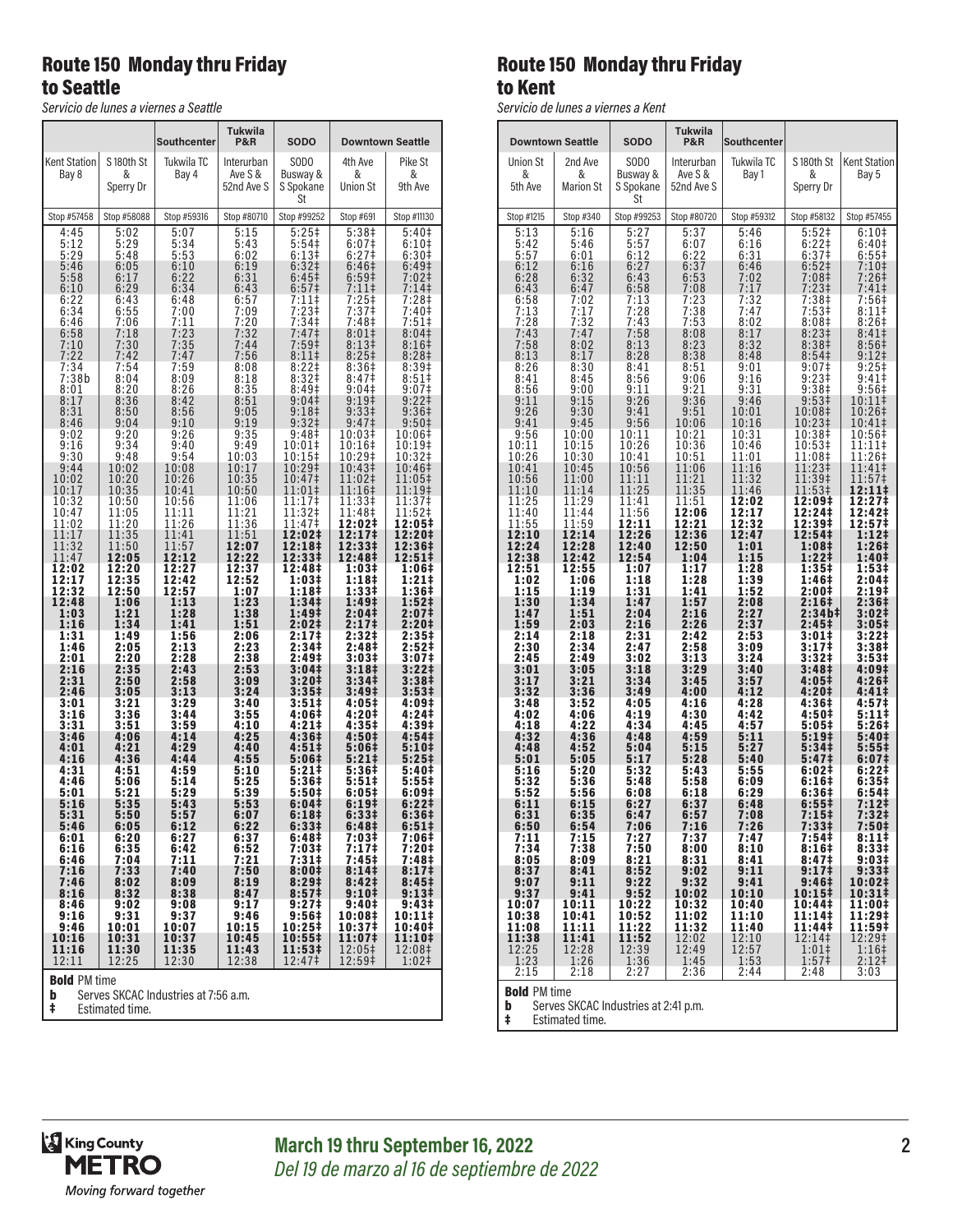# Route 150 Saturday to Seattle

*Servicio de al sábado a Seattle*

|                                                                                                                                                                                                                                                                                                                                                                                                                                                                                                                     |                                                                                                                                                                                                                                                                                                                                                                                                                                                    | Southcenter                                                                                                                                                                                                                                                                                                                                                                                                    | <b>Tukwila</b><br>P&R                                                                                                                                                                                                                                                                                                                                                                                           | <b>SODO</b>                                                                                                                                                                                                                                                                                                                                                                                                                                                                                                                                                               |                                                                                                                                                                                                                                                                                                                                                                                                                                                                                                                                                                                                            | <b>Downtown Seattle</b>                                                                                                                                                                                                                                                                                                                                                                                                                                                                                                |  |
|---------------------------------------------------------------------------------------------------------------------------------------------------------------------------------------------------------------------------------------------------------------------------------------------------------------------------------------------------------------------------------------------------------------------------------------------------------------------------------------------------------------------|----------------------------------------------------------------------------------------------------------------------------------------------------------------------------------------------------------------------------------------------------------------------------------------------------------------------------------------------------------------------------------------------------------------------------------------------------|----------------------------------------------------------------------------------------------------------------------------------------------------------------------------------------------------------------------------------------------------------------------------------------------------------------------------------------------------------------------------------------------------------------|-----------------------------------------------------------------------------------------------------------------------------------------------------------------------------------------------------------------------------------------------------------------------------------------------------------------------------------------------------------------------------------------------------------------|---------------------------------------------------------------------------------------------------------------------------------------------------------------------------------------------------------------------------------------------------------------------------------------------------------------------------------------------------------------------------------------------------------------------------------------------------------------------------------------------------------------------------------------------------------------------------|------------------------------------------------------------------------------------------------------------------------------------------------------------------------------------------------------------------------------------------------------------------------------------------------------------------------------------------------------------------------------------------------------------------------------------------------------------------------------------------------------------------------------------------------------------------------------------------------------------|------------------------------------------------------------------------------------------------------------------------------------------------------------------------------------------------------------------------------------------------------------------------------------------------------------------------------------------------------------------------------------------------------------------------------------------------------------------------------------------------------------------------|--|
| Kent Station<br>Bay 8                                                                                                                                                                                                                                                                                                                                                                                                                                                                                               | S 180th St<br>&<br>Sperry Dr                                                                                                                                                                                                                                                                                                                                                                                                                       | Tukwila TC<br>Bay 4                                                                                                                                                                                                                                                                                                                                                                                            | Interurban<br>Ave S &<br>52nd Ave S                                                                                                                                                                                                                                                                                                                                                                             | SOD <sub>0</sub><br>Busway &<br>S Spokane<br>St                                                                                                                                                                                                                                                                                                                                                                                                                                                                                                                           | 4th Ave<br>&<br><b>Union St</b>                                                                                                                                                                                                                                                                                                                                                                                                                                                                                                                                                                            | Pike St<br>&<br>9th Ave                                                                                                                                                                                                                                                                                                                                                                                                                                                                                                |  |
| Stop #57458                                                                                                                                                                                                                                                                                                                                                                                                                                                                                                         | Stop #58088                                                                                                                                                                                                                                                                                                                                                                                                                                        | Stop #59316                                                                                                                                                                                                                                                                                                                                                                                                    | Stop #80710                                                                                                                                                                                                                                                                                                                                                                                                     | Stop #99252                                                                                                                                                                                                                                                                                                                                                                                                                                                                                                                                                               | Stop #691                                                                                                                                                                                                                                                                                                                                                                                                                                                                                                                                                                                                  | Stop #11130                                                                                                                                                                                                                                                                                                                                                                                                                                                                                                            |  |
| 5:07<br>$\begin{array}{c} 5:52 \\ 6:22 \end{array}$<br>$\begin{array}{c} 6:52 \\ 7:22 \end{array}$<br>7:52<br>$\begin{array}{c} 8:07 \\ 8:22 \\ 8:37 \end{array}$<br>8:52<br>9:07<br>9:22<br>9:37<br>9:52<br>10:07<br>10:22<br>$\frac{10:37}{10:52}$<br>$\frac{11:07}{11:22}$<br>11:37<br>11:52<br>12:07<br>12:22<br>12:37<br>12:52<br>1:07<br>1:22<br>1:37<br>1:52<br>2:07<br>2:22<br>2:37<br>2:52<br>3:07<br>3:22<br>3:37<br>3:52<br>4:07<br>4:22<br>4:37<br>4:52<br>5:07<br>5:22<br>5:37<br>5:52<br>6:07<br>6:22 | 5:22<br>6:07<br>6:37<br>7:07<br>7:37<br>8:07<br>$\begin{array}{c} 8:22 \\ 8:37 \end{array}$<br>8:52<br>9:07<br>9:22<br>9:37<br>9:52<br>10:08<br>10:23<br>10:38<br>10:53<br>11:08<br>$\frac{11:23}{11:38}$<br>11:53<br>12:08<br>12:23<br>12:39<br>12:54<br>1:09<br>1:24<br>1:39<br>1:54<br>2:09<br>2:24<br>2:39<br>2:54<br>3:09<br>3:24<br>3:39<br>3:54<br>4:09<br>4:24<br>$4:39$<br>$4:54$<br>5:09<br>5:24<br>5:39<br>5:54<br>6:09<br>6:24<br>6:39 | 5:27<br>6:12<br>6:42<br>7:12<br>7:42<br>8:12<br>8:27<br>8:42<br>8:58<br>9:13<br>9:28<br>9:43<br>9:58<br>10:14<br>10:30<br>10:45<br>11:00<br>11:15<br>$\frac{11:30}{11:45}$<br>12:01<br>12:16<br>12:31<br>12:47<br>1:02<br>1:17<br>1:32<br>1:47<br>2:02<br>2:17<br>2:32<br>2:47<br>3:02<br>3:17<br>3:32<br>3:47<br>4:02<br>4:17<br>4:32<br>4:47<br>5:02<br>5:17<br>5:32<br>5:47<br>6:02<br>6:17<br>6:32<br>6:47 | 5:35<br>6:21<br>6:51<br>7:21<br>7:51<br>8:21<br>$\frac{8:36}{8:51}$<br>9:07<br>9:22<br>9:37<br>9:52<br>10:07<br>10:23<br>10:39<br>10:54<br>11:09<br>11:25<br>11:40<br>11:55<br>12:11<br>12:26<br>12:41<br>12:58<br>1:13<br>1:28<br>1:43<br>1:58<br>2:13<br>2:28<br>2:43<br>2:58<br>3:13<br>3:28<br>3:43<br>3:58<br>4:13<br>4:28<br>4:43<br>4:58<br>5:13<br>5:28<br>5:43<br>5:57<br>6:12<br>6:27<br>6:42<br>6:57 | 5:45 <sup>‡</sup><br>6:31 <sup>‡</sup><br>$7:01$ ‡<br>7:31‡<br>8:01‡<br>8:31 <sup>‡</sup><br>8:46‡<br>9:01‡<br>9:17‡<br>9:32 <sup>†</sup><br>9:47 <sup>‡</sup><br>10:02‡<br>10:17‡<br>10:33‡<br>10:49‡<br>11:04‡<br>11:19‡<br>11:35‡<br>$11:50†$<br>12:05‡<br>12:21‡<br>12:36‡<br>12:51‡<br>1:09 <sup>‡</sup><br>1:24‡<br>1:39‡<br>1:54‡<br>2:09‡<br>2:24‡<br>2:39‡<br>2:54‡<br>3:09‡<br>3:24‡<br>3:39 <sup>‡</sup><br>3:54‡<br>4:09‡<br>4:24 <sup>‡</sup><br>4:39‡<br>4:54‡<br>5:09‡<br>5:241<br>5:39‡<br>5:53‡<br>6:07‡<br>6:22‡<br>6:37‡<br>6:52 <sup>‡</sup><br>7:07‡ | 5:57 <sup>‡</sup><br>6:43 <sup>‡</sup><br>$7:13+$<br>7:43 <sup>‡</sup><br>8:13 <sup>‡</sup><br>8:43 <sup>‡</sup><br>8:58 <sup>‡</sup><br>$9:13+$<br>$9:29$ ‡<br>9:44 <sup>‡</sup><br>9:59‡<br>10:15‡<br>10:30‡<br>10:46‡<br>11:04‡<br>11:19‡<br>$\overline{1}$<br>1:34‡<br>$\mathbf{1}$<br>1:50‡<br>12:05‡<br>12:20‡<br>12:36‡<br>12:51‡<br>1:06‡<br>1:25 <sup>‡</sup><br>1:40‡<br>1:551<br>2:10‡<br>2:25 <sup>‡</sup><br>2:40‡<br>2:55‡<br>3:10‡<br>3:25‡<br>3:40‡<br>3:55‡<br>4:10‡<br>4:25‡<br>4:40‡<br>4:55‡<br>5:09‡<br>5:24‡<br>5:39‡<br>5:53‡<br>6:07‡<br>6:21‡<br>6:36‡<br>6:51‡<br>7:06‡<br>7:21‡ | 6:00‡<br>6:46‡<br>7:16‡<br>7:46‡<br>8:16‡<br>8:46 <sup>‡</sup><br>9:01‡<br>$9:16+$<br>9:32 <sup>†</sup><br>9:47 <sup>‡</sup><br>10:02‡<br>10:18‡<br>10:33‡<br>10:49‡<br>11:07‡<br>11:22‡<br>1:37 <sup>‡</sup><br>1<br>1<br>1:5<br>3‡<br>12:08‡<br>12:23‡<br>12:40‡<br>12:55‡<br>1:10‡<br>1:29‡<br>1:44‡<br>1:59‡<br>2:14‡<br>2:29‡<br>2:44‡<br>2:59‡<br>3:14‡<br>3:29‡<br>3:44‡<br>3:59‡<br>4:14‡<br>4:29‡<br>4:44‡<br>4:59‡<br>5:13#<br>5:28‡<br>5:431<br>5:57‡<br>6:10‡<br>6:24‡<br>6:39‡<br>6:54‡<br>7:09‡<br>7:24‡ |  |
| 7:22<br>7:52<br>8:22<br>8:52<br>9:22<br>9:52<br>10:22<br>11:22<br>12:22                                                                                                                                                                                                                                                                                                                                                                                                                                             | 7:37<br>8:07<br>8:37<br>9:06<br>9:36<br>10:06<br>10:36<br>11:36<br>12:36                                                                                                                                                                                                                                                                                                                                                                           | 7:45<br>8:15<br>8:44<br>9:12<br>9:42<br>10:12<br>10:42<br>11:41<br>12:41                                                                                                                                                                                                                                                                                                                                       | 7:54<br>8:24<br>8:53<br>9:21<br>9:51<br>10:20<br>10:50<br>11:49<br>12:49                                                                                                                                                                                                                                                                                                                                        | 8:04‡<br>8:34‡<br>9:03‡<br>9:31‡<br>10:01‡<br>10:30‡<br>11:00‡<br>11:58‡<br>12:58‡                                                                                                                                                                                                                                                                                                                                                                                                                                                                                        | 8:17‡<br>8:47 <sup>‡</sup><br>9:16‡<br>9:44‡<br>10:14‡<br>10:43‡<br>11:12‡<br>12:10‡<br>1:10 <sup>‡</sup>                                                                                                                                                                                                                                                                                                                                                                                                                                                                                                  | 8:20‡<br>8:50‡<br>9:19‡<br>9:47‡<br>10:17‡<br>10:46‡<br>11:15‡<br>12:13‡<br>1:13‡                                                                                                                                                                                                                                                                                                                                                                                                                                      |  |
| <b>Bold PM time</b><br>ŧ<br>Estimated time.                                                                                                                                                                                                                                                                                                                                                                                                                                                                         |                                                                                                                                                                                                                                                                                                                                                                                                                                                    |                                                                                                                                                                                                                                                                                                                                                                                                                |                                                                                                                                                                                                                                                                                                                                                                                                                 |                                                                                                                                                                                                                                                                                                                                                                                                                                                                                                                                                                           |                                                                                                                                                                                                                                                                                                                                                                                                                                                                                                                                                                                                            |                                                                                                                                                                                                                                                                                                                                                                                                                                                                                                                        |  |

# Route 150 Saturday to Kent

*Servicio de al sábado a Kent*

| <b>Downtown Seattle</b>  |                  | <b>SODO</b>      | <b>Tukwila</b><br>P&R | <b>Southcenter</b> |                             |                            |
|--------------------------|------------------|------------------|-----------------------|--------------------|-----------------------------|----------------------------|
| Union St                 | 2nd Ave          | SOD <sub>0</sub> | Interurban            | Tukwila TC         | S 180th St                  | <b>Kent Station</b>        |
| &                        | &                | Busway &         | Ave S &               | Bay 1              | &                           | Bay 5                      |
| 5th Ave                  | <b>Marion St</b> | S Spokane<br>St  | 52nd Ave S            |                    | Sperry Dr                   |                            |
| Stop #1215               | Stop #340        | Stop #99253      | Stop #80720           | Stop #59312        | Stop #58132                 | Stop #57455                |
| 6:11                     | 6:14             | 6:25             | 6:35                  | 6:44               | 6:49‡                       | 7:03‡                      |
| 6:41<br>7:11             | 6:44<br>7:14     | 6:55<br>7:25     | 7:05<br>7:35          | 7:14<br>7:44       | 7:19‡<br>7:49‡              | 7:33 <sup>‡</sup><br>8:03‡ |
| 7:41                     | 7:44             | 7:55             | 8:05                  | 8:14               | 8:19 <sup>‡</sup>           | 8:33‡                      |
| 7:56                     | 7:59             | 8:10<br>8:25     | 8:20                  | 8:29               | 8:34‡                       | 8:48‡                      |
| 8:11<br>8:26             | 8:14<br>8:29     | 8:40             | 8:35<br>8:50          | 8:44<br>8:59       | 8:49 <sup>‡</sup><br>9:04‡  | 9:03 <sup>‡</sup><br>9:19‡ |
| 8:40                     | 8:44             | 8:55             | 9:05                  | 9:14               | $9:21 \pm$                  | 9:36‡                      |
| 8:55<br>9:10             | 8:59<br>9:14     | 9:10<br>9:25     | 9:20<br>9:35          | 9:29<br>9:44       | 9:36‡<br>$9:51$ ‡           | 9:51‡<br>10:06‡            |
| 9:25                     | 9:29             | 9:40             | 9:50                  | 9:59               | 10:06‡                      | 10:21‡                     |
| 9:40<br>9:55             | 9:44<br>9:59     | 9:55<br>10:10    | 10:05<br>10:20        | 10:14<br>10:29     | 10:21‡<br>10:36‡            | 10:36‡<br>10:51‡           |
| 10:10                    | 10:14            | 10:25            | 10:35                 | 10:44              | 10:51‡                      | 11:06‡                     |
| 10:25                    | 10:29            | 10:40            | 10:50                 | 10:59              | 11:06‡                      | 11:21‡                     |
| 10:40<br>10:55           | 10:44<br>10:59   | 10:55<br>11:10   | 11:05<br>11:20        | 11:15<br>11:30     | 11:22‡<br>11:37‡            | 11:37‡<br>11:52‡           |
| 11:10                    | 11:14            | 11:25            | 11:35                 | 11:45              | 11:52‡                      | 12:07‡                     |
| 11:25<br>11:40           | 11:29<br>11:44   | 11:40<br>11:55   | 11:51<br>12:06        | 12:01<br>12:16     | 12:08‡<br>12:23‡            | 12:23‡<br>12:39‡           |
| 11:55                    | 11:59            | 12:10            | 12:21                 | 12:32              | 12:40‡                      | 12:56‡                     |
| 12:10<br>12:26           | 12:14<br>12:30   | 12:25<br>12:41   | 12:36<br>12:52        | 12:47<br>1:03      | 12:55‡<br>1:11‡             | 1:11‡<br>1:27‡             |
| 12:41                    | 12:45            | 12:56            | 1:07                  | 1:18               | 1:26‡                       | 1:42 <sup>‡</sup>          |
| 12:56                    | 1:00<br>1:15     | 1:11<br>1:26     | 1:22<br>1:37          | 1:33               | 1:41‡                       | 1:57‡                      |
| 1:11<br>1:26             | 1:30             | 1:41             | 1:52                  | 1:48<br>2:03       | 1:56‡<br>2:11‡              | 2:12‡<br>2:27‡             |
| 1:41                     | 1:45             | 1:56             | 2:07                  | 2:18               | 2:26‡                       | 2:42‡                      |
| 1:56<br>2:11             | 2:00<br>2:15     | 2:11<br>2:26     | 2:22<br>2:37          | 2:33<br>2:48       | 2:41‡<br>2:56‡              | 2:57‡<br>$3:12 \ddagger$   |
| 2:26                     | 2:30             | 2:41             | 2:52                  | 3:03               | 3:11‡                       | 3:27‡                      |
| 2:41<br>2:56             | 2:45<br>3:00     | 2:56<br>3:11     | 3:07<br>3:22          | 3:18<br>3:33       | 3:26‡<br>3:41‡              | 3:42‡<br>3:57‡             |
| 3:11                     | 3:15             | 3:26             | 3:37                  | 3:48               | 3:56‡                       | 4:12‡                      |
| 3:26<br>3:41             | 3:30<br>3:45     | 3:41<br>3:56     | 3:52<br>4:07          | 4:03<br>4:18       | 4:11‡<br>4:26‡              | 4:27‡<br>4:42‡             |
| 3:56                     | 4:00             | 4:11             | 4:22                  | 4:33               | 4:41‡                       | 4:57‡                      |
| 4:11<br>4:26             | 4:15<br>4:30     | 4:26<br>4:41     | 4:37<br>4:52          | 4:48<br>5:03       | 4:56‡<br>5:10‡              | 5:12‡<br>5:26‡             |
| 4:41                     | 4:45             | 4:56             | 5:07                  | 5:18               | 5:25‡                       | 5:41‡                      |
| 4:55<br>5:10             | 4:59<br>5:14     | 5:10<br>5:25     | 5:21<br>5:36          | 5:31<br>5:46       | 5:38‡<br>5:53‡              | 5:54‡<br>6:09‡             |
| 5:25                     | 5:29             | 5:40             | 5:51                  | 6:01               | 6:08‡                       | 6:24‡                      |
| 5:40<br>5:55             | 5:44<br>5:59     | 5:55<br>6:10     | 6:06<br>6:21          | 6:16<br>6:31       | 6:23‡<br>6:38‡              | 6:38‡<br>6:53‡             |
| 6:10                     | 6:14             | 6:25             | 6:36                  | 6:46               | 6:53‡                       | 7:08‡                      |
| 6:25                     | 6:29<br>6:44     | 6:40             | 6:51                  | 7:01               | 7:08‡                       | 7:23‡                      |
| 6:40<br>6:55             | 6:59             | 6:55<br>7:10     | 7:06<br>7:20          | 7:16<br>7:30       | 7:23‡<br>7:37‡              | 7:38‡<br>7:52‡             |
| 7:10                     | 7:14             | 7:25             | 7:35                  | 7:45               | 7:52‡                       | 8:07‡                      |
| 7:40<br>8:10             | 7:44<br>8:14     | 7:55<br>8:25     | 8:05<br>8:35          | 8:14<br>8:44       | 8:20‡<br>8:50 <sup>‡</sup>  | 8:35‡<br>9:05‡             |
| 8:45                     | 8:49             | 9:00             | 9:10                  | 9:19               | 9:24‡                       | 9:39‡                      |
| 9:11<br>9:45             | 9:15<br>9:49     | 9:26<br>10:00    | 9:36<br>10:10         | 9:45<br>10:19      | 9:50 <sup>‡</sup><br>10:24‡ | 10:04‡<br>10:37‡           |
| 10:16                    | 10:19            | 10:30            | 10:40                 | 10:48              | 10:52‡                      | 11:05‡                     |
| 10:46<br>11:16           | 10:49<br>11:19   | 11:00<br>11:30   | 11:10<br>11:40        | 11:18<br>11:48     | 11:22‡<br>11:52‡            | 11:35‡<br>12:05‡           |
| 12:24                    | 12:27            | 12:38            | 12:48                 | 12:56              | 1:001                       | $1:13+$                    |
| 1:20<br>2:16             | 1:23<br>2:19     | 1:34<br>2:28     | 1:44<br>2:37          | 1:52<br>2:44       | 1:56‡<br>2:48‡              | 2:09 <sup>‡</sup><br>3:01‡ |
|                          |                  |                  |                       |                    |                             |                            |
| <b>Bold PM time</b><br>ŧ | Estimated time.  |                  |                       |                    |                             |                            |
|                          |                  |                  |                       |                    |                             |                            |